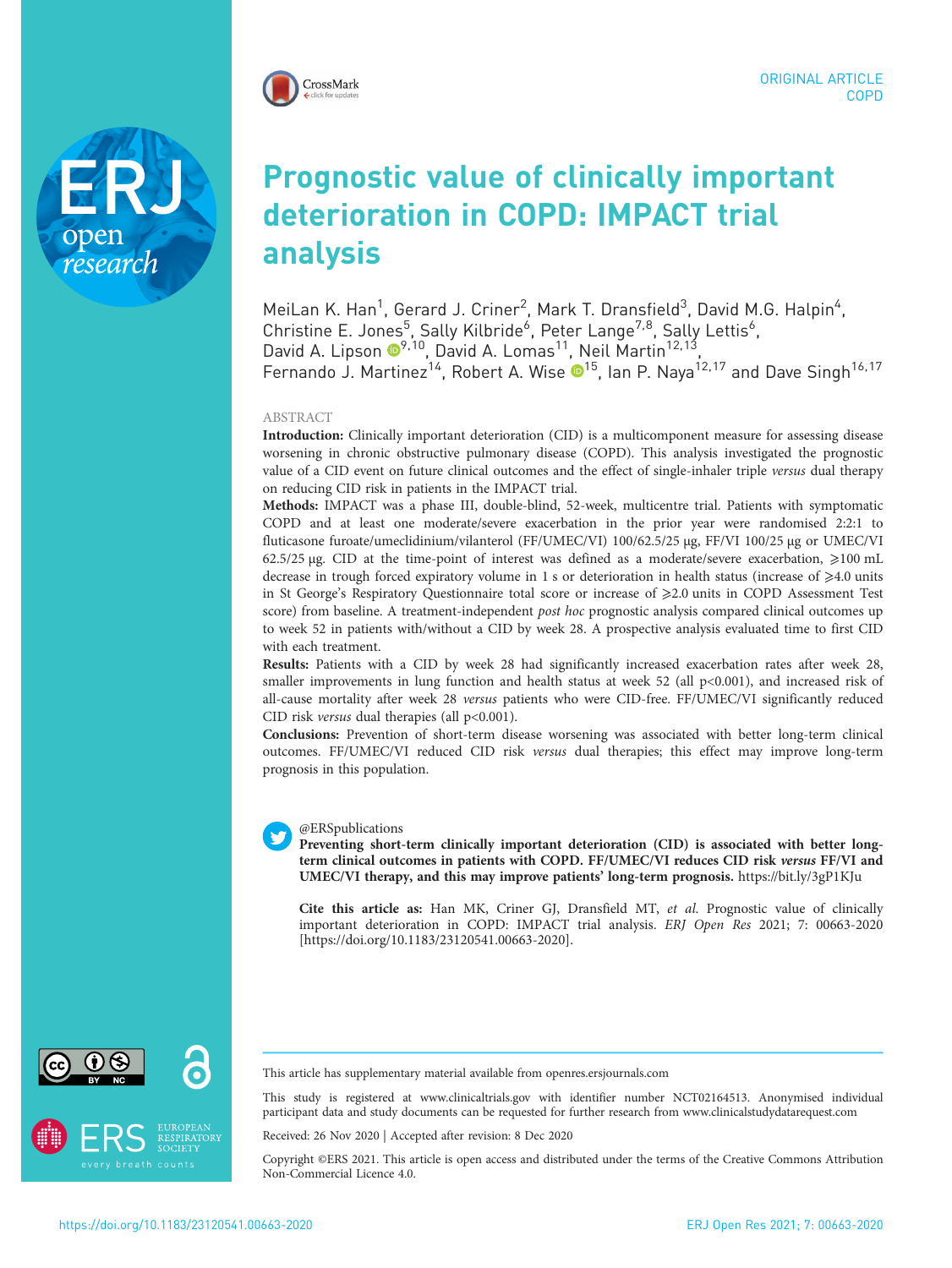# Introduction

Chronic obstructive pulmonary disease (COPD) is a heterogeneous and frequently progressive disease. The Global Initiative for Chronic Obstructive Lung Disease (GOLD) 2019 report advocates routine monitoring of disease progression using measurements of change in an individual's symptoms, exacerbation risk and lung function [\[1](#page-10-0), [2](#page-10-0)].

Clinically important deterioration (CID) is a multicomponent measure of worsening COPD that mirrors these recommendations to assess suboptimal treatment responses and disease instability using widely accepted thresholds of change in lung function and/or health status or a first acute moderate-to-severe COPD exacerbation as a measure of important deterioration [\[3\]](#page-10-0). Post hoc analyses have consistently shown that short-term worsening identified by these three individual CID measures can be reduced through treatment escalation with long-acting bronchodilator versus placebo, dual bronchodilator versus monotherapy, or triple therapy versus inhaled corticosteroid (ICS)/long-acting β<sub>2</sub>-agonist (LABA) or long-acting muscarinic antagonist (LAMA)/LABA therapy [\[3](#page-10-0)–[7](#page-11-0)]. These positive findings for intensification of bronchodilation have also been confirmed prospectively with triple therapy versus ICS/LABA [\[5\]](#page-11-0) and LAMA/LABA versus LAMA or LABA monotherapy [[8](#page-11-0)].

Preventing short-term CID events (defined by worsening in lung function, health status or exacerbations) has also been associated with sustained treatment benefits [\[5, 9](#page-11-0)], and a reduced risk of all-cause mortality in up to 3 years of follow-up in the ECLIPSE and TORCH studies [\[9\]](#page-11-0). In TORCH, all CID components contributed to mortality risk and freedom from all event types was associated with the greatest survival benefit [[9](#page-11-0)]. In the UPLIFT study patients with a CID were more likely to experience subsequent exacerbation and death [[6](#page-11-0)]. However, data in COPD populations at high exacerbation risk are needed to further understand the contribution of each component to clinical outcomes.

Recently, the InforMing the PAthway of COPD Treatment (IMPACT) trial demonstrated that single-inhaler triple therapy fluticasone furoate/umeclidinium/vilanterol (FF/UMEC/VI) significantly reduced moderate/severe exacerbation rates versus FF/VI or UMEC/VI, and significantly reduced severe exacerbation rates and all-cause mortality versus UMEC/VI in symptomatic COPD patients with a history of exacerbations [\[10](#page-11-0)]. Based on 1-year data from IMPACT, we conducted a treatment-independent post hoc analysis of the prognostic value of a CID event (deterioration on any of the CID components) within the first 28 weeks on moderate/severe exacerbation occurrence and mortality risk after week 28, and worsening of lung function and health status over 52 weeks. Additional analyses included the effect of FF/UMEC/VI versus FF/VI and UMEC/VI on reducing the risk of a first CID.

## **Methods**

### Study design

IMPACT ([European Union Clinical Trials Register:](http://www.clinicaltrialsregister.eu/) CTT116855 and [ClinicalTrials.gov:](https://clinicaltrials.gov/) NCT02164513) was a phase III, double-blind, parallel-group, 52-week, multicentre study in patients ≥40 years of age with symptomatic COPD and at least one moderate/severe exacerbation in the prior year. Patients were randomised 2:2:1 to FF/UMEC/VI 100/62.5/25  $\mu$ g, FF/VI 100/25  $\mu$ g or UMEC/VI 62.5/25  $\mu$ g once daily via a single dry-power inhaler (ELLIPTA; GlaxoSmithKline, Brentford, UK) [\[10\]](#page-11-0). The study design and primary results have been previously published [\[10](#page-11-0)].

# End-points

CID was defined as any of the following on-treatment events: moderate/severe exacerbation, deterioration in lung function ( $\geq 100$  mL decrease from baseline in trough forced expiratory volume in 1 s (FEV<sub>1</sub>) [[11\]](#page-11-0))

Correspondence: MeiLan K. Han, Division of Pulmonary and Critical Care Medicine, University of Michigan, 1500 E. Medical Center Drive, Ann Arbor, MI 48109, USA. E-mail: [mrking@umich.edu](mailto:mrking@umich.edu)

Affiliations: <sup>1</sup> Division of Pulmonary and Critical Care Medicine, University of Michigan, Ann Arbor, MI, USA.<br><sup>2</sup>Lowis Katz School of Medicine, Temple University, Philadelphia, PA, USA, <sup>3</sup>Lung Health Center, Division of Lewis Katz School of Medicine, Temple University, Philadelphia, PA, USA. <sup>3</sup>Lung Health Center, Division of Pulmonary, Allergy and Critical Care Medicine, University of Alabama at Birmingham, Birmingham, AL, USA. 4 Medical School, College of Medicine and Health, University of Exeter, Exeter, UK. <sup>5</sup> GSK, Research Triangle Park, NC, USA. <sup>6</sup>GSK, Uxbridge, UK. <sup>7</sup>Section of Epidemiology, Dept of Public Health, University of<br>Copenhagen, Copenhagen, Denmark. <sup>8</sup>Medical Dept, Herlev Gentofte Hospital, Herlev, Denmark. <sup>9</sup>GSK,<br>Collegeville, PA, U University of Pennsylvania, Philadelphia, PA, USA. <sup>11</sup>UCL Respiratory, University College London, London, UK.<br><sup>12</sup>GSK, Brentford, UK. <sup>13</sup>Institute for Lung Health, University of Leicester, Leicester, UK. <sup>14</sup>NewYork-Presbyterian/Weill Cornell Medicine, New York, NY, USA. <sup>15</sup>Division of Pulmonary and Critical Care Medicine, Johns Hopkins University School of Medicine, Baltimore, MD, USA. <sup>16</sup>Centre for Respiratory Medicine and Allergy, Institute of Inflammation and Repair, Manchester Academic Health Science Centre, University of<br>Manchester, Manchester University NHS Foundation Trust, Manchester, UK. <sup>17</sup>These authors contributed equally.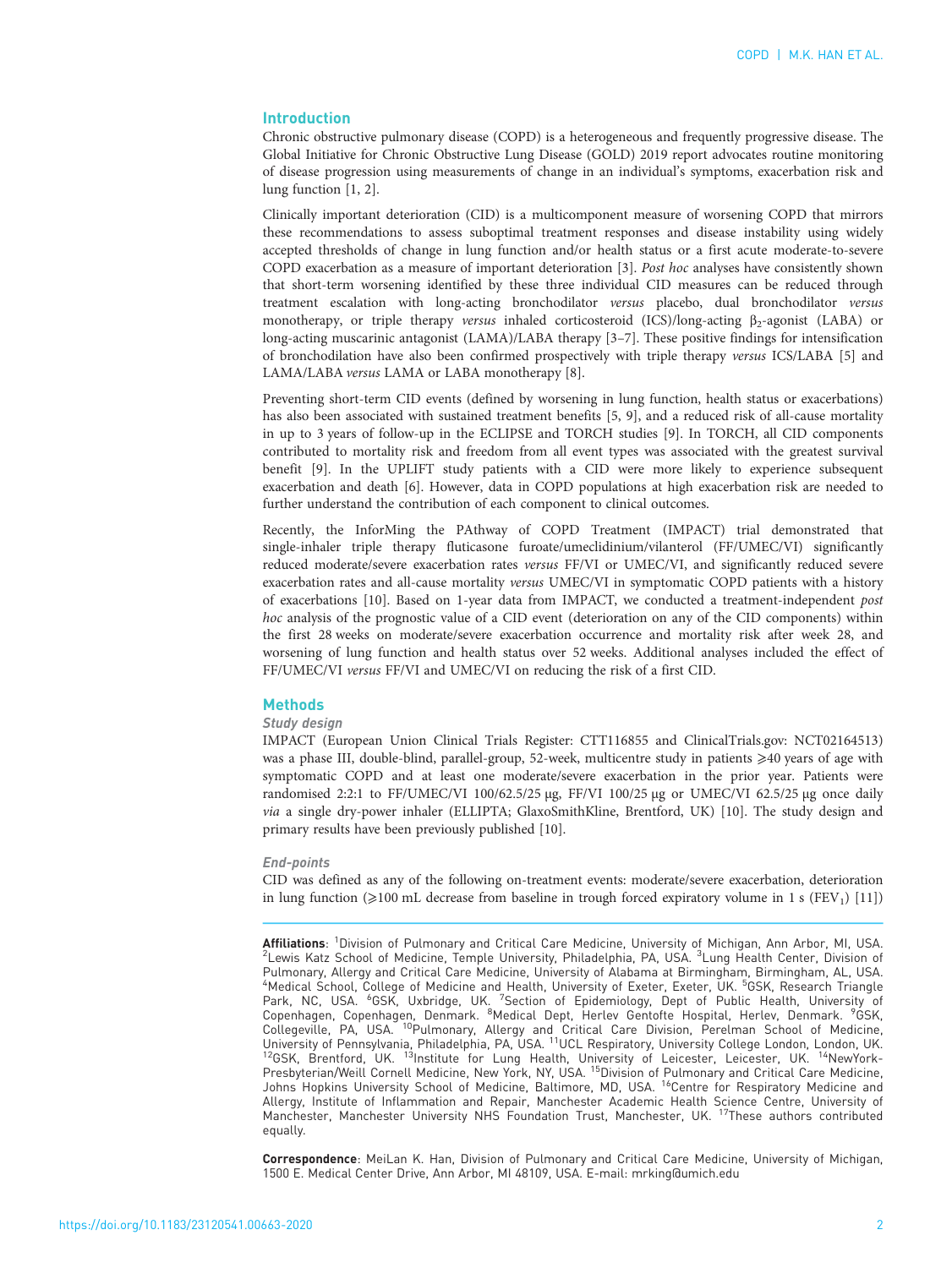or deterioration in health status (increase from baseline of  $\geq 4.0$  units in St George's Respiratory Questionnaire (SGRQ) total score [\[11](#page-11-0)] or  $\geq 2.0$  units in COPD Assessment Test (CAT) score [\[12\]](#page-11-0)) (table 1). Moderate exacerbations were those requiring treatment with antibiotics and/or oral/systemic corticosteroids; severe exacerbations were those resulting in hospitalisation or death.

The post hoc prognostic analysis, independent of treatment, investigated whether short-term worsening by week 28 in any component (CID-positive), compared with freedom from all worsening types (CID-negative), led to worse longer-term outcomes. Outcomes of interest included annual moderate/severe or severe exacerbation rates, time to first moderate/severe or severe exacerbation and all-cause mortality during weeks 29–52, and change from baseline in trough  $FEV_1$ , SGRQ total score and CAT score at week 52.

All-cause mortality incorporated on- and off-treatment deaths, and included 99.6% of the study population's vital status at week 52. On- and off-treatment deaths were those that occurred between study treatment start and 7 days after stopping study treatment (inclusive) for patients who completed the study or up to the projected week 52 date plus 7 days for patients who prematurely discontinued study treatment. As the IMPACT trial was enriched for a population at risk of exacerbations, the effect of CID status by week 28 on all-cause mortality was also examined using a single-component definition based solely on first moderate/severe exacerbation; this was compared with the full three-component CID definitions (using either SGRQ total score (CID<sup>SGRQ</sup>) or CAT score (CID<sup>CAT</sup>) for assessing health status) (table 1) and two-component definitions that excluded exacerbations to understand the relative importance of exacerbation events in the composite definitions.

The prospective analysis evaluated between-treatment comparisons of CID risk (time to first event) with FF/UMEC/VI versus FF/VI and UMEC/VI at weeks 28 and 52. Pre-specified subgroup analyses assessed treatment effect on CID<sup>SGRQ</sup> and CID<sup>CAT</sup> risk by baseline CAT score (<20 or  $\geq 20$  units) [[1\]](#page-10-0), baseline medication use, baseline ICS use, smoking status, age, body mass index and sex. Post hoc subgroup analyses by exacerbation history in the prior year (<2 or  $\geq$ 2 moderate/severe and 0 or  $\geq$ 1 severe) and blood eosinophil count (<150 or  $\geq$ 150 cells· $\mu$ L<sup>-1</sup>) were also conducted. A further *post hoc* analysis evaluated the risk of CID<sup>SGRQ</sup>, CID<sup>CAT</sup> or any CID component by continuous baseline eosinophil counts. Statistical analyses were performed using SAS version 9.3 (SAS Institute, Cary, NC, USA) and are described in the [supplementary material](http://openres.ersjournals.com/lookup/doi/10.1183/23120541.00663-2020.figures-only#fig-data-supplementary-materials). No imputations for missing data were performed.

# **Results**

# **Patients**

The IMPACT intent-to-treat population included 10 355 patients (FF/UMEC/VI n=4151; FF/VI n=4134; UMEC/VI n=2070). Baseline demographics and clinical characteristics were similar between treatment arms [\(table 2](#page-3-0)).

Nontreatment-related prognostic outcomes by CID status by week 28

Using the CID<sup>SGRQ</sup> definition, CID-positive patients by week 28 had a 75% increase in annual moderate/severe exacerbation rate (rate ratio (RR) 1.75 (95% CI 1.60–1.92); p<0.001) and a 96% increase in severe exacerbation rate

### TABLE 1 Clinically important deterioration (CID) and mortality sensitivity analysis definitions used in this analysis

|                                                      | <b>CID</b> component            |                                                                    |                                                               |  |
|------------------------------------------------------|---------------------------------|--------------------------------------------------------------------|---------------------------------------------------------------|--|
|                                                      | <b>Exacerbation</b>             | <b>Lung function</b>                                               | <b>Health status</b>                                          |  |
| <b>Composite CID definitions</b>                     |                                 |                                                                    |                                                               |  |
| <b>CID<sup>SGRQ</sup></b>                            | Moderate/severe<br>exacerbation | $\geq$ 100 mL decrease from baseline in<br>trough FEV <sub>1</sub> | $\geq 4.0$ unit increase from baseline in<br>SGRQ total score |  |
| CID <sup>CAT</sup>                                   | Moderate/severe<br>exacerbation | $\geq$ 100 mL decrease from baseline in<br>trough $FEV1$           | $\geqslant$ 2.0 unit increase from baseline in<br>CAT score   |  |
| <b>Mortality sensitivity analysis</b><br>definitions |                                 |                                                                    |                                                               |  |
| Two-component including SGRQ                         |                                 | $\geq$ 100 mL decrease from baseline in<br>trough FEV <sub>1</sub> | $\geq 4.0$ unit increase from baseline in<br>SGRQ total score |  |
| Two-component including CAT                          |                                 | $\geqslant$ 100 mL decrease from baseline in<br>trough $FEV1$      | $\geq$ 2.0 unit increase from baseline in<br>CAT score        |  |
| Single-component including<br>exacerbation only      | Moderate/severe<br>exacerbation |                                                                    |                                                               |  |

SGRQ: St George's Respiratory Questionnaire; CAT: COPD Assessment Test; COPD: chronic obstructive pulmonary disease; FEV1: forced expiratory volume in 1 s.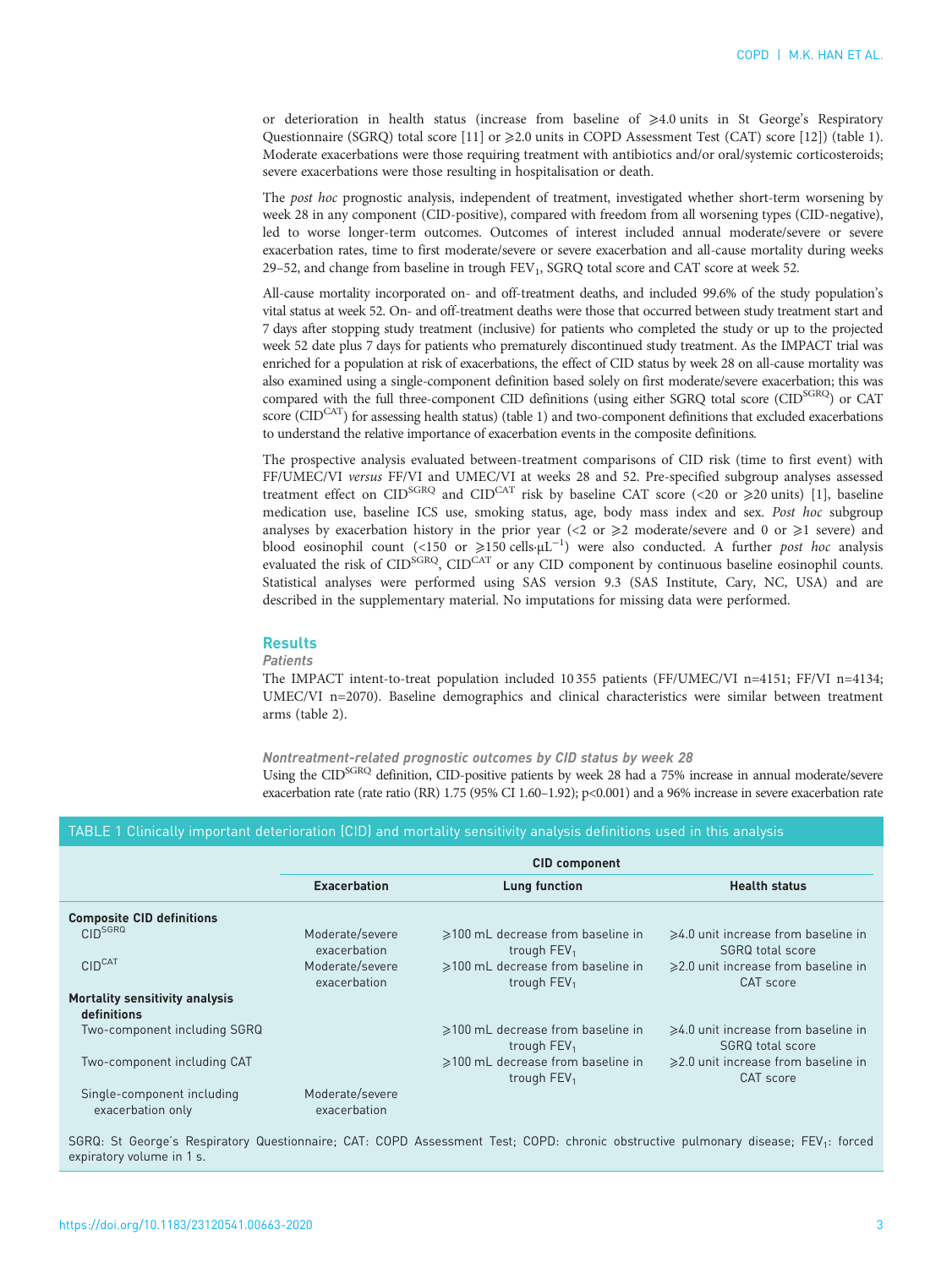<span id="page-3-0"></span>

| TABLE 2 Baseline characteristics (intention-to-treat population) |                 |                 |                 |  |  |
|------------------------------------------------------------------|-----------------|-----------------|-----------------|--|--|
|                                                                  | FF/UMEC/VI      | FF/VI           | <b>UMEC/VI</b>  |  |  |
| <b>Subjects</b>                                                  | 4151            | 4134            | 2070            |  |  |
| Age years                                                        | $65.3 \pm 8.2$  | $65.3 \pm 8.3$  | $65.2 \pm 8.3$  |  |  |
| <b>Male</b>                                                      | 2766 [67]       | 2748 (66)       | 1356 (66)       |  |  |
| BMI kg $\cdot$ m <sup>-2</sup>                                   | $26.6 \pm 6.2$  | $26.7 \pm 6.1$  | $26.6 \pm 5.9$  |  |  |
| <b>Smoking status</b>                                            |                 |                 |                 |  |  |
| Current smoker                                                   | 1436 [35]       | 1423 (34)       | 728 (35)        |  |  |
| Ex-smoker                                                        | 2715(65)        | 2711 [66]       | 1342 (65)       |  |  |
| Exacerbation history in prior year                               |                 |                 |                 |  |  |
| 1 moderate and 0 severe                                          | 1198 (29)       | 1242 [30]       | 616 [30]        |  |  |
| $\geq 2$ moderate or $\geq 1$ severe                             | 2953 [71]       | 2892 [70]       | 1454 [70]       |  |  |
| Pre-bronchodilator FEV <sub>1</sub> mL                           | 1170±468        | 1163±468        | $1167 + 464$    |  |  |
| Pre-bronchodilator FEV <sub>1</sub> % pred                       | $41.9 \pm 14.6$ | $41.6 \pm 14.5$ | $41.8 \pm 14.4$ |  |  |
| Post-bronchodilator FEV <sub>1</sub> mL                          | 1275±488        | $1272 + 486$    | 1268±481        |  |  |
| Post-bronchodilator FEV <sub>1</sub> % pred                      | $45.7 \pm 15.0$ | $45.5 \pm 14.8$ | $45.4 \pm 14.7$ |  |  |
| <b>SGRQ total score</b>                                          | $50.8 \pm 16.8$ | $50.7 \pm 17.0$ | $50.2 \pm 16.7$ |  |  |
| <b>CAT score</b>                                                 | $20.1 \pm 6.1$  | $20.1 \pm 6.1$  | $20.2 + 6.2$    |  |  |
| Blood eosinophil count cells $\cdot \mu L^{-1}$                  | $219 \pm 232$   | $223 \pm 239$   | $227 \pm 226$   |  |  |
| <b>COPD</b> medication <sup>#</sup>                              |                 |                 |                 |  |  |
| ICS+LABA+LAMA                                                    | 1672(40)        | 1647(40)        | 864 (42)        |  |  |
| ICS+LABA                                                         | 1354 [33]       | 1340 (32)       | 647 (31)        |  |  |
| LAMA+LABA                                                        | 389(9)          | 349(8)          | 196(9)          |  |  |
| LAMA                                                             | 304(7)          | 365(9)          | 162[8]          |  |  |

Data are presented as n, mean±so or n (%). FF: fluticasone furoate; UMEC: umeclidinium; VI: vilanterol; BMI: body mass index;  $FEV_1$ : forced expiratory volume in 1 s;  $SGRQ$ : St George's Respiratory Questionnaire; CAT: COPD Assessment Test; COPD: chronic obstructive pulmonary disease; ICS: inhaled corticosteroid; LABA: long-acting  $\beta_2$ -agonist; LAMA: long-acting muscarinic antagonist.  $\overset{\#}{\cdot}$  in the 3 days prior to and including screening (post hoc analysis).

(RR 1.96 (95% CI 1.56–2.47); p<0.001) over weeks 29–52 versus CID-negative patients ([table 3\)](#page-4-0). Significant improvements in trough FEV1 (difference 143 mL) and health status (SGRQ difference −7.5 units; CAT difference −2.1 units) at week 52 were seen in the CID-negative versus CID-positive subgroups (all p<0.001) [\(table 3\)](#page-4-0).

Similar results were seen using the CID<sup>CAT</sup> definition. Compared with CID-negative patients, by week 28, CID-positive patients had a 72% increase (RR 1.72 (95% CI 1.56–1.89); p<0.001) and 91% increase (RR 1.91 (95% CI 1.50–2.42); p<0.001) in the rate of moderate/severe and severe exacerbations, respectively, over weeks 29–52. Furthermore, CID-negative patients demonstrated improvements in week 52  $FEV<sub>1</sub>$ (difference 142 mL) and health status (SGRQ difference −5.4 units; CAT difference −3.2 units) versus CID-positive patients (all p<0.001) ([table 3](#page-4-0)).

Kaplan–Meier survival analysis indicated that CID-positive patients by week 28 (using CID<sup>SGRQ</sup> and CIDCAT definitions) had a numerically higher mortality risk over weeks 29–52 compared with CID-negative patients (55% increased risk ( $p=0.069$ ) for CID<sup>SGRQ</sup> and 80% increased risk ( $p=0.025$ ) for CIDCAT (Cox proportional hazard model)) [\(figure 1a](#page-5-0) and b and [supplementary figure E1](http://openres.ersjournals.com/lookup/doi/10.1183/23120541.00663-2020.figures-only#fig-data-supplementary-materials)). The prognostic findings appeared to highlight increasing differences in mortality accumulated month-by-month of the follow-up period in the CID-positive versus CID-negative subgroups ([figure 1\)](#page-5-0).

In the sensitivity analysis, single-component CID assessed by exacerbation status alone at week 28 showed no separation in mortality risk during weeks 29-52 (p=0.402 (Cox proportional hazard model)) ([figure 1c\)](#page-5-0). Hazard ratio point estimates for CID-positive versus CID-negative patients for all-cause mortality were higher using the CID<sup>SGRQ</sup> and CID<sup>CAT</sup> definitions compared with two-component definitions (excluding exacerbations), and were lowest when using moderate/severe exacerbation only as a prognostic marker of short-term CID ([supplementary figure E1\)](http://openres.ersjournals.com/lookup/doi/10.1183/23120541.00663-2020.figures-only#fig-data-supplementary-materials).

### Effects of treatment on the incidence and risk (time to first) of CID

Using the CID<sup>SGRQ</sup> definition, the proportion of patients experiencing a CID was between 62% and 83% for all treatments by week 28 and 52, with a lower incidence seen with FF/UMEC/VI versus FF/VI or UMEC/VI [\(figure 2](#page-6-0) and [supplementary table E1](http://openres.ersjournals.com/lookup/doi/10.1183/23120541.00663-2020.figures-only#fig-data-supplementary-materials)). Results were similar for the CID<sup>CAT</sup> definition, with between 67% and 85% of patients experiencing a composite CID for all treatments by week 28 and 52.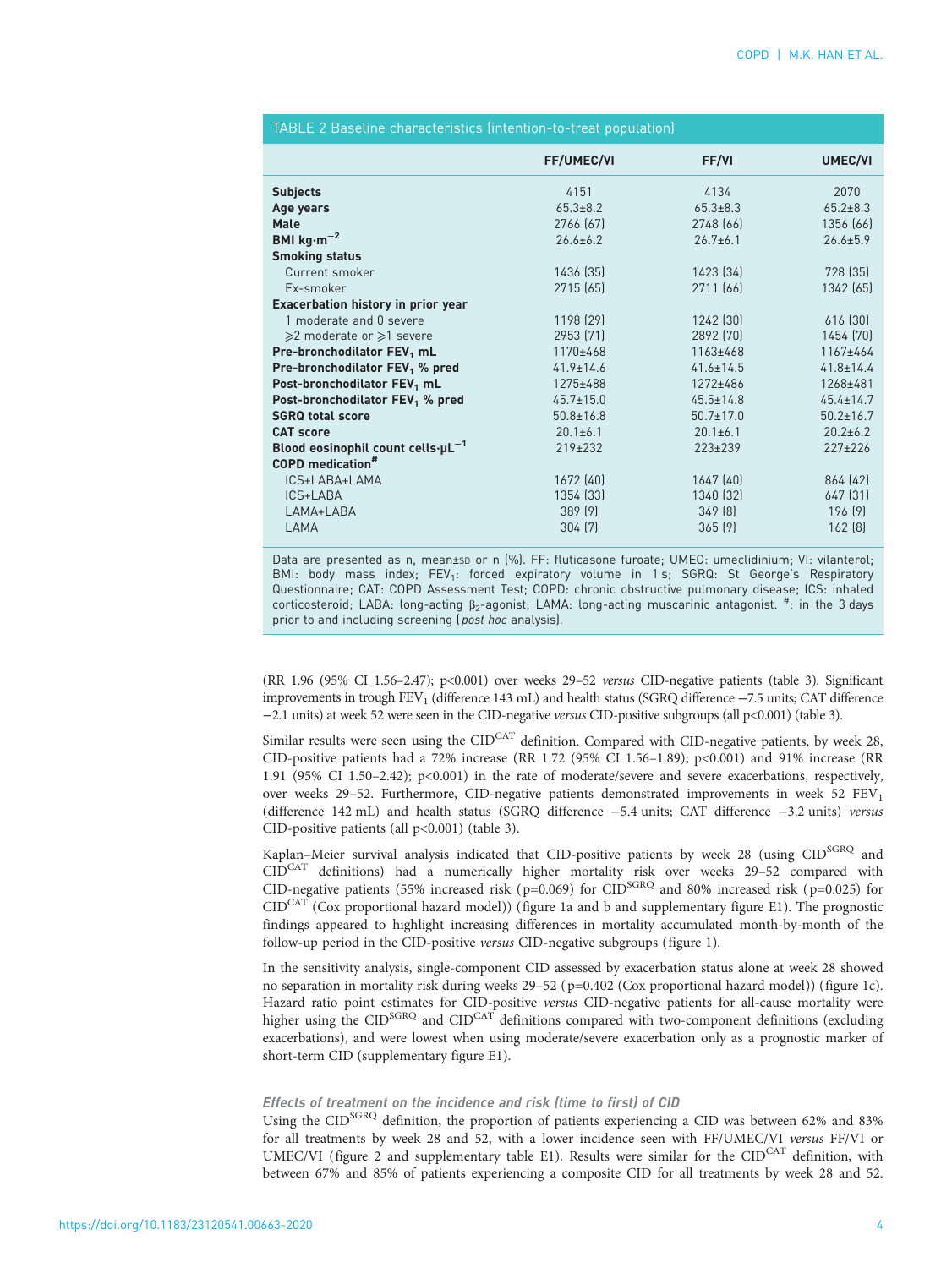<span id="page-4-0"></span>TABLE 3 Outcomes post-week 28 by clinically important deterioration (CID) status at week 28 (definition including St George's Respiratory Questionnaire (SGRQ) or COPD Assessment Test (CAT))

|                                                                                                                 | <b>CID-positive</b>                                | <b>CID-negative</b>                                       | <b>Difference (CID-positive</b><br>versus CID-negative) |
|-----------------------------------------------------------------------------------------------------------------|----------------------------------------------------|-----------------------------------------------------------|---------------------------------------------------------|
| <b>Definition including SGRQ</b>                                                                                | $N = 7008$ <sup>#</sup>                            | $N = 3055$ <sup>#</sup>                                   |                                                         |
| Rate of exacerbations                                                                                           | Annual rates (95% CI)<br>$n = 5860$ <sup>1,+</sup> | % increase in rate (95% CI)                               |                                                         |
| Moderate/severe exacerbations after week 28<br>Severe exacerbations after week 28                               | $0.94$ $[0.90 - 0.98]$<br>$0.14$ $[0.12 - 0.16]$   | $0.54$ $(0.49 - 0.58)$<br>$0.07$ $[0.06 - 0.09]$          | 75 $(60 - 92)^{5}$<br>96 (56-147) <sup>§</sup>          |
| Time to first exacerbation                                                                                      | $n = 5864$ <sup>1,+,f</sup>                        | Patients with event [%]<br>$n = 2732^{1.4}$               | % increase in risk (95% CI)                             |
| Moderate/severe exacerbations after week 28<br>Severe exacerbations after week 28                               | 1900 [32]<br>391(7)                                | 548 (20)<br>99(4)                                         | 72 (56-89)§<br>79 (43-123) <sup>§</sup>                 |
| Time to all-cause mortality<br>All-cause mortality after week 28##                                              | $n = 5887$<br>77(1)                                | $n = 2732$<br>$23$ ( $\leq$ 1)                            | $55 (-3 - 147)$ <sup>11</sup>                           |
|                                                                                                                 |                                                    | LS mean CFB (95% CI)                                      | Difference (95% CI)                                     |
| Trough FEV <sub>1</sub> at week 52 mL<br>SGRQ total score at week 52                                            | $n = 5359$<br>$9(2-15)$<br>$n = 5298$              | $n = 2557$<br>152 (143-162)<br>$n = 2516$                 | $-143$ $(-155 - -132)^{6}$                              |
| CAT score at week 52                                                                                            | $-2.4$ $(-2.7 - -2.0)$<br>$n = 5218$               | $-9.8$ $[-10.3 - -9.3]$<br>$n = 2482$                     | 7.5 $(6.8-8.1)^{5}$                                     |
|                                                                                                                 | $-1.2$ $(-1.3 - -1.0)$                             | $-3.3$ $(-3.5 - -3.0)$                                    | 2.1 $(1.8-2.4)$ <sup>§</sup>                            |
| <b>Definition including CAT</b>                                                                                 | $N = 7304$ <sup>#</sup>                            | $N = 2759$ <sup>#</sup>                                   |                                                         |
| Rate of exacerbations                                                                                           | $n = 6150$ <sup>1</sup> , ++                       | Annual rates (95% CI)<br>$n = 2439$ <sup>1,++</sup>       | % increase in rate (95% CI)                             |
| Moderate/severe exacerbations after week 28<br>Severe exacerbations after week 28                               | $0.92$ $[0.88 - 0.96]$<br>$0.15$ $[0.13 - 0.17]$   | $0.54$ $(0.49 - 0.58)$<br>$0.08$ $(0.06 - 0.10)$          | 72 $[56-89]$ <sup>§</sup><br>91 $(50-142)^{8}$          |
|                                                                                                                 |                                                    | Patients with event [%]                                   | % increase in risk (95% CI)                             |
| Time to first exacerbation<br>Moderate/severe exacerbations after week 28<br>Severe exacerbations after week 28 | $n = 6153$ <sup>1</sup><br>1959 [32]<br>402 [7]    | $n = 2443$ <sup>1,<i>f</i>,++</sup><br>489 (20)<br>88 (4) | 68 $(52-86)^{5}$<br>78 $(41 - 125)^{5}$                 |
| Time to all-cause mortality<br>All-cause mortality after week 28##                                              | $n=6176$<br>82[1]                                  | $n = 2443$<br>$18$ ( $\leq$ 1)                            | 80 (8-200) <sup>§§</sup>                                |
|                                                                                                                 | LS mean CFB (95% CI)                               | Difference (95% CI)                                       |                                                         |
| Trough FEV <sub>1</sub> at week 52 mL<br>SGRQ total score at week 52                                            | $n = 5632$<br>$14(7-20)$<br>$n = 5565$             | $n = 2284$<br>156 (146-167)<br>$n = 2249$                 | $-142$ $(-155 - -130)^{8}$                              |
|                                                                                                                 | $-3.2$ $[-3.6 - -2.9]$                             | $-8.6$ $[-9.2 - -8.0]$                                    | 5.4 $(4.7-6.0)^{5}$                                     |
| CAT score at week 52                                                                                            | $n = 5502$<br>$-0.9$ $[-1.1 - -0.8]$               | $n = 2198$<br>$-4.1$ $[-4.4 - -3.9]$                      | $3.2$ (2.9–3.5) <sup>§</sup>                            |

COPD: chronic obstructive pulmonary disease; N: number of patients with CID status available at week 28; LS: least squares; CFB: change from baseline; FEV<sub>1</sub>: forced expiratory volume in 1 s. <sup>#</sup>: number of patients who deteriorated on any of the CID components up to week 28 (CID-positive) or who did not deteriorate on any of the CID components up to week 28 (CID-negative) (if a patient has all missing on-treatment assessments for an end-point (trough FEV<sub>1</sub>, SGRQ and CAT) up to the time-point of interest, CID status was considered as missing for that patient, end-point and time-point); <sup>fi</sup>: excludes those patients who discontinued prior to week 28; \*: seven patients were excluded from the<br>analysis due to missing covariates (CID-positive n=4; CID-negative n=3); <sup>§</sup>: p< estimates; ##: post hoc analysis of all-cause mortality including off-treatment data following additional collection of vital status (providing data for 99.6% of the IMPACT trial population);  $11$ : p>0.05; <sup>++</sup>: seven patients were excluded from the analysis due to missing covariates (CID-positive: n=3; CID-negative: n=4); <sup>§§</sup>: p<0.05. Positive differences in CAT score ≥2 units or SGRQ total score ≥4 units and negative differences in trough  $FEV<sub>1</sub> \ge 100$  mL in magnitude indicate sustained clinically important worsening between the CID-positive and CID-negative subgroups (difference in change from baseline greater than the corresponding minimal clinically important differences [11, 12, 26]).

> Kaplan–Meier plots of time to first CID event using CID<sup>SGRQ</sup> or CID<sup>CAT</sup> showed early separation in favour of FF/UMEC/VI versus both dual therapies ([figure 3](#page-7-0)). This trend was also seen with each individual CID component ([supplementary figure E2](http://openres.ersjournals.com/lookup/doi/10.1183/23120541.00663-2020.figures-only#fig-data-supplementary-materials)).

> Using the CID<sup>SGRQ</sup> definition, FF/UMEC/VI significantly reduced CID risk by 33% and 31% by week 28 and 52, respectively, versus FF/VI, and 26% and 24%, respectively, versus UMEC/VI (all p<0.001) [\(figures 2](#page-6-0)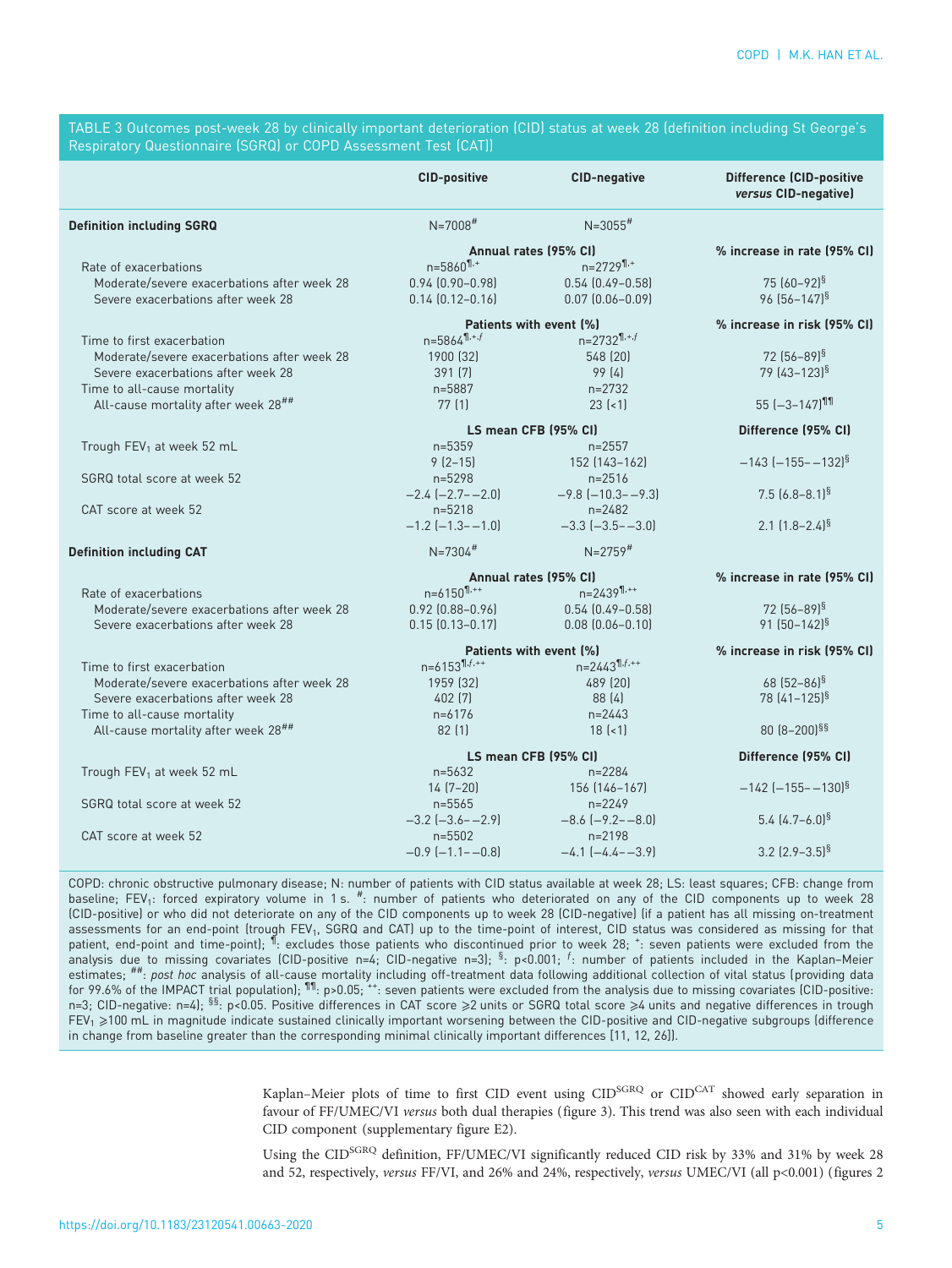<span id="page-5-0"></span>

FIGURE 1 Kaplan–Meier plots of time to on-/off-treatment all-cause mortality post-week 28 by clinically important deterioration (CID) or exacerbation status at week 28 using a) the three-component definition using the St George's Respiratory Questionnaire (CID<sup>SGRQ</sup>), b) the three-component definition using the COPD Assessment Test (CID<sup>CAT</sup>) and c) moderate/severe exacerbation only. COPD: chronic obstructive pulmonary disease; HR: hazard ratio; CPH: Cox proportional hazard model. Post hoc analysis of all-cause mortality including off-treatment data following additional collection of vital status (providing data for 99.6% of the IMPACT trial population).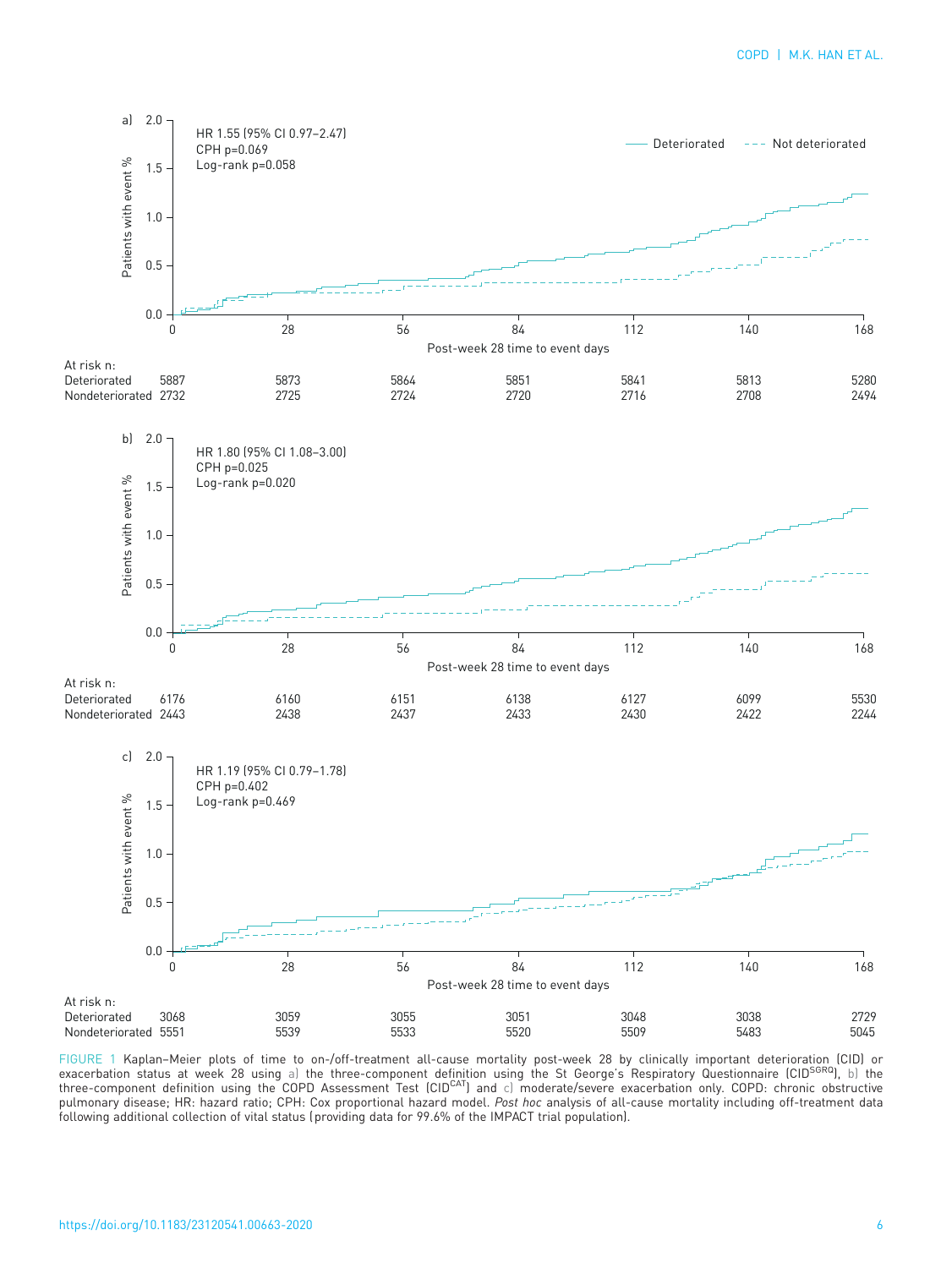<span id="page-6-0"></span>

| a)                                             |                                  | Favours<br>FF/VI                 | Favours<br>FF/UMEC/VI                      | $\Diamond$ Week 28<br>$\blacklozenge$ Week 52 |
|------------------------------------------------|----------------------------------|----------------------------------|--------------------------------------------|-----------------------------------------------|
|                                                |                                  | Patients with events n/N [%]     |                                            |                                               |
| Overall composite worsening                    | FF/UMEC/VI                       | FF/VI                            |                                            | Risk reduction (95% CI) %                     |
| CIDSGRQ                                        | 2545/4074 [62]<br>3011/4074 [74] | 3005/3984 [75]<br>3312/3984 [83] | ↜<br>⊷                                     | $33[29-36]$<br>$31(27-34)$                    |
| <b>CIDCAT</b>                                  | 2723/4074 [67]<br>3143/4074 (77) | 3085/3984 [77]<br>3379/3984 [85] | ↜                                          | 28 (24-32)<br>27 (23-30)                      |
| Trough FEV <sub>1</sub> worsening#             | 943/4017 (23)<br>1238/4017 (31)  | 1724/3896 [44]<br>1887/3896 [48] |                                            | ↜<br>56 (52–59)<br>52 (49-55)                 |
| Health status worsening<br>SGRQ1               | 1258/3987 [32]<br>1497/3987 [38] | 1476/3868 [38]<br>1701/3870 (44) | ⊷                                          | 22 (16-28)<br>22 (16–27)                      |
| CAT+                                           | 1549/3946 [39]<br>1827/3951 [46] | 1644/3819 [43]<br>1884/3821 [49] |                                            | $13(7-19)$<br>$13(7-18)$                      |
| Moderate/severe exacerbation                   | 1447/4151 (35)<br>1959/4151 [47] | 1616/4134 [39]<br>2039/4134 (49) | ⊷                                          | 19 (14-25)<br>$15(9-20)$                      |
|                                                |                                  |                                  | 40<br>0<br>20<br>Risk reduction (95% CI) % | 60<br>80                                      |
| b)                                             |                                  | Favours<br>UMEC/VI               | Favours<br>FF/UMEC/VI                      | $\Diamond$ Week 28<br>$\bullet$ Week 52       |
|                                                |                                  | Patients with events n/N [%]     |                                            |                                               |
| Overall composite worsening                    | FF/UMEC/VI                       | UMEC/VI                          |                                            | Risk reduction (95% CI) %                     |
| CIDSGRQ                                        | 2545/4074 [62]<br>3011/4074 (74) | 1458/2005 [73]<br>1630/2005 (81) | ⊷                                          | $26(21-31)$<br>24 (19-28)                     |
| <b>CIDCAT</b>                                  | 2723/4074 [67]<br>3143/4074 (77) | 1496/2005 [75]<br>1667/2005 [83] |                                            | 23 (18-28)<br>22 (17 - 26)                    |
| Trough FEV <sub>1</sub> worsening <sup>#</sup> | 943/4017 (23)<br>1238/4017 (31)  | 638/1950 [33]<br>1134/1950 (58)  | ∼⊣<br>⊷                                    | $34(27-41)$<br>34 (28-40)                     |
| Health status worsening<br>SGRQ1               | 1258/3987 [32]<br>1497/3987 [38] | 730/1931 [38]<br>842/1931 [44]   |                                            | 20 (13-27)<br>20 (13-26)                      |
| CAT <sup>+</sup>                               | 1549/3946 [39]<br>1827/3951 [46] | 821/1905 [43]<br>948/1909 (50)   |                                            | $14(6-21)$<br>$14(7-20)$                      |
| Moderate/severe exacerbation                   | 1447/4151 (35)<br>1959/4151 [47] | 846/2070 (41)<br>1036/2070 (50)  | 20<br>40<br>0<br>Risk reduction (95% CI) % | 23 (17-30)<br>$16(9-22)$<br>60<br>80          |

FIGURE 2 Reduction in clinically important deterioration (CID) risk (time to first) with fluticasone furoate/<br>umeclidinium/vilanterol (FF/UMEC/VI) versus a) FF/VI and b) UMEC/VI. n: number of patients with events; N: umeclidinium/vilanterol (FF/UMEC/VI) *versus* a) FF/VI and b) UMEC/VI. n: number of patients with events; N:<br>number of patients with analysable data; CID<sup>SGRQ</sup>: three-component definition using the St George's Respiratory Questionnaire; CIDCAT: three-component definition using the COPD Assessment Test; COPD: chronic obstructive pulmonary disease; FEV<sub>1</sub>: forced expiratory volume in 1 s.  $\overline{t}$ :  $\geqslant$ 100 mL decrease from baseline in trough FEV<sub>1</sub>; <sup>¶</sup>:  $\geqslant$ 4.0 unit increase from baseline in SGRQ total score;  $^+$ :  $\geqslant$ 2.0 unit increase from baseline in CAT score. p<0.001 for all comparisons.

and [3\)](#page-7-0). Similar results were seen using the CID<sup>CAT</sup> definition, with FF/UMEC/VI significantly reducing CID risk by 28% and 27% at week 28 and 52, respectively, versus FF/VI, and by 23% and 22%, respectively, versus UMEC/VI (all p<0.001) (figures 2 and [3\)](#page-7-0).

FF/UMEC/VI significantly reduced the risk of all individual CID components versus FF/VI and UMEC/VI, with the greatest reduction observed for the lung function component (56% and 52% by week 28 and 52, respectively, versus FF/VI; 34% by both week 28 and 52 versus UMEC/VI; all p<0.001) (figure 2).

There was no concordance (i.e.  $\kappa$ <0.2) between any of the three individual CID components at week 28 or 52 within both composite end-points in the overall study population or for any treatment arm.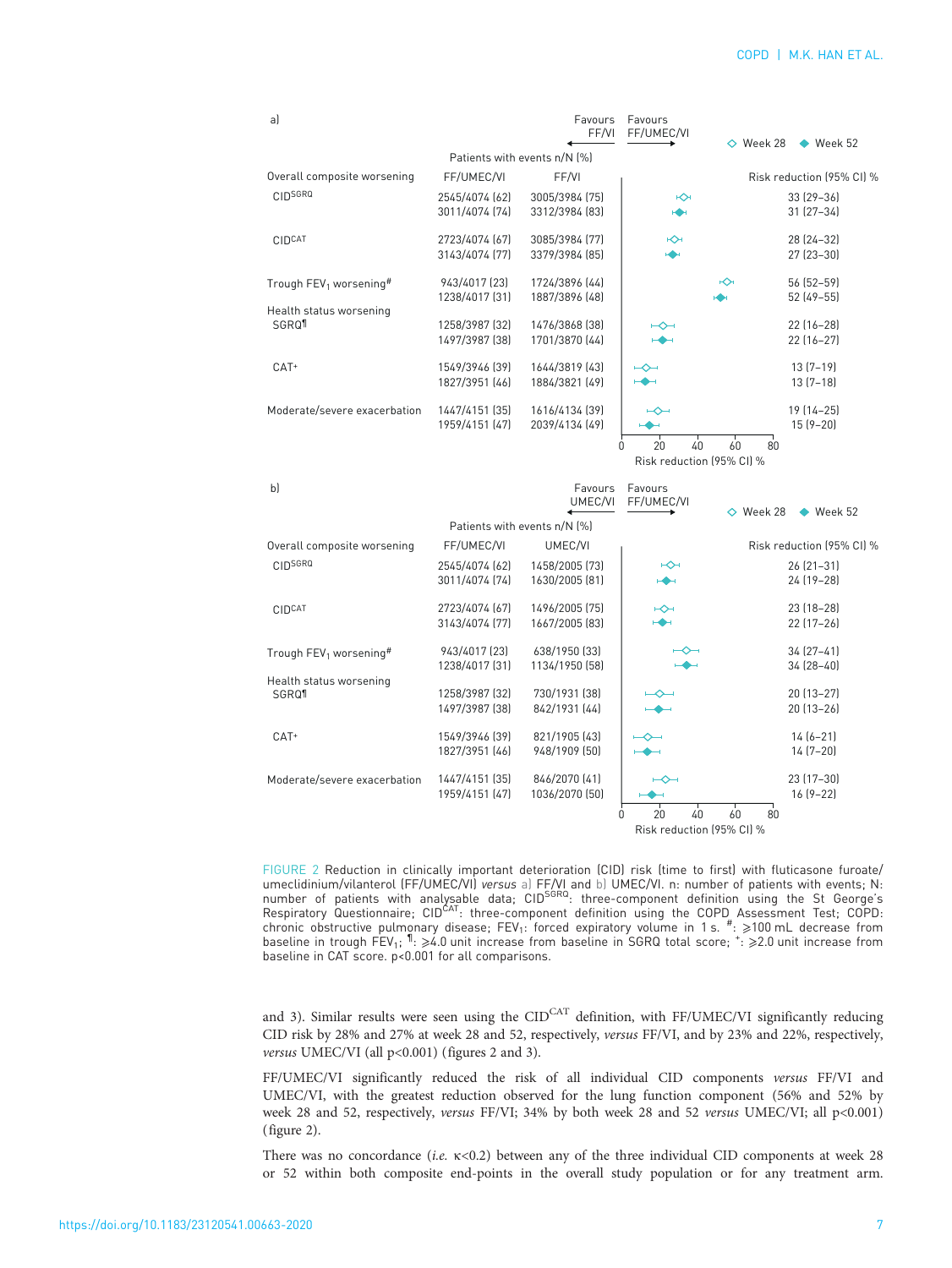<span id="page-7-0"></span>

FIGURE 3 Kaplan–Meier plots of time to first clinically important deterioration (CID) event using a) the three-component definition using the St<br>George's Respiratory Questionnaire (CID<sup>SGRQ</sup>) and b) the three-component def obstructive pulmonary disease; FF: fluticasone furoate; UMEC: umeclidinium; VI: vilanterol; HR: hazard ratio.

The comparison of health status deterioration using either SGRQ or CAT worsening showed only a weak level of concordance (κ=0.23–0.27 and 0.29–0.30 at week 28 and 52, respectively) [\(supplementary](http://openres.ersjournals.com/lookup/doi/10.1183/23120541.00663-2020.figures-only#fig-data-supplementary-materials) [table E2\)](http://openres.ersjournals.com/lookup/doi/10.1183/23120541.00663-2020.figures-only#fig-data-supplementary-materials).

Across all subgroups analysed, including different exacerbation histories, and for both CID<sup>SGRQ</sup> and CIDCAT, FF/UMEC/VI demonstrated significant reductions in CID risk by week 52 versus FF/VI and UMEC/VI, with the exception of the small subgroup of patients on LAMA+LABA therapy prior to screening (8–9% of patients). In this subgroup, FF/UMEC/VI significantly reduced CID risk versus FF/VI but not UMEC/VI (CID<sup>SGRQ</sup> 36% ( $p<0.001$ ) and 12% ( $p=0.203$ ) risk reduction; CID<sup>CAT</sup> 28% ( $p<0.001$ ) and 6% ( p=0.529) risk reduction, respectively) ([supplementary figure E3](http://openres.ersjournals.com/lookup/doi/10.1183/23120541.00663-2020.figures-only#fig-data-supplementary-materials)).

In the small subgroup of patients who received LAMA monotherapy prior to screening (7–9% of patients), FF/UMEC/VI significantly reduced CID risk (CID<sup>SGRQ</sup> definition) by 39% ( $p < 0.001$ ) and 31% ( $p = 0.003$ ) versus FF/VI and UMEC/VI, respectively. Similar results were seen using the CIDCAT definition, with FF/UMEC/VI significantly reducing the risk of a composite CID by  $43\%$  ( $p<0.001$ ) and  $30\%$  ( $p=0.004$ ) versus FF/VI and UMEC/VI, respectively [\(supplementary figure E3](http://openres.ersjournals.com/lookup/doi/10.1183/23120541.00663-2020.figures-only#fig-data-supplementary-materials)).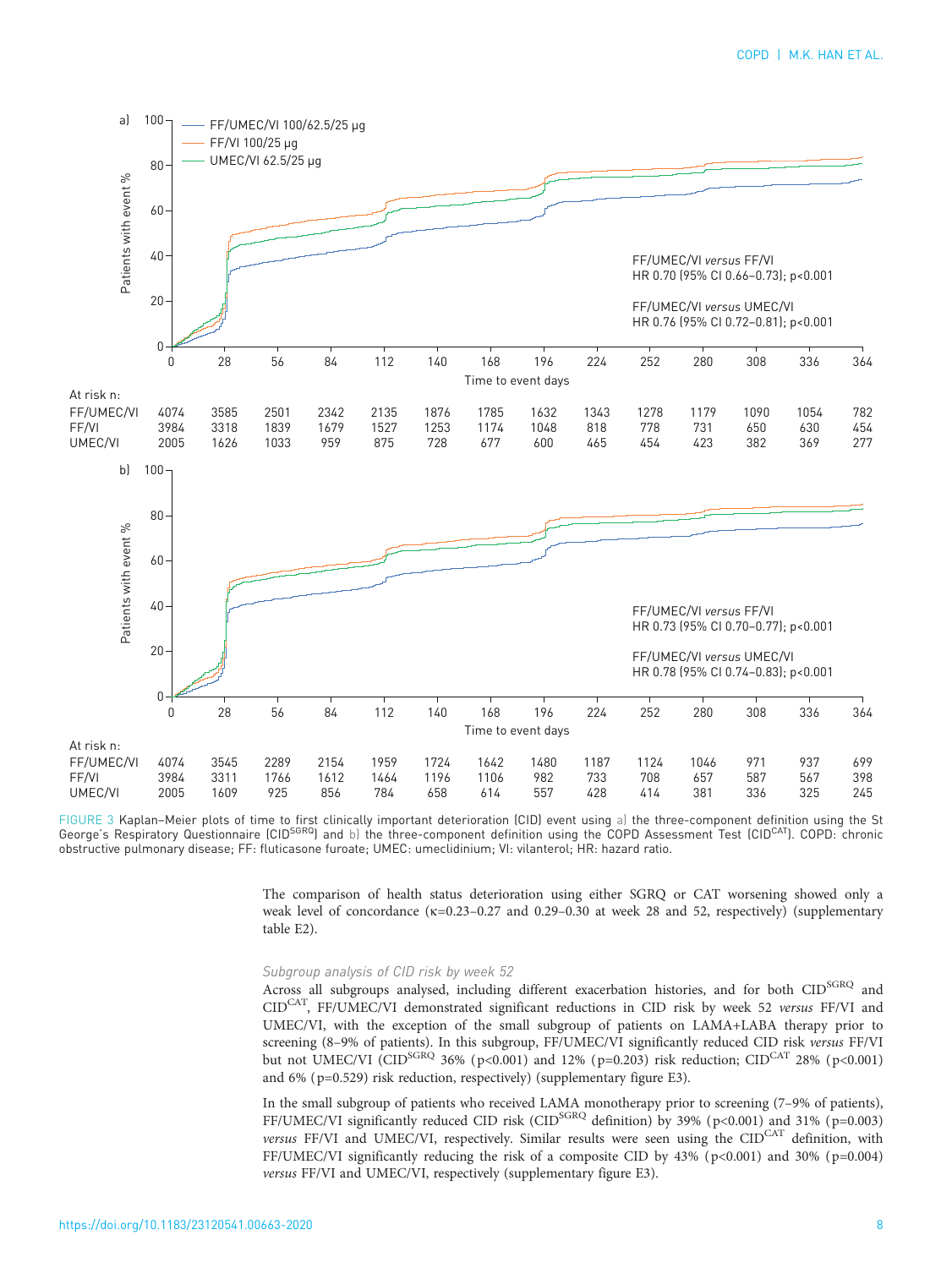

FIGURE 4 Hazard ratio (95% CI) for a first composite clinically important deterioration (CID) up to week 52 according to baseline blood eosinophil count assessed as a continuous variable using a) the three-component definition using the St George's Respiratory Questionnaire (CID<sup>SGRQ</sup>) and b) the three-component definition using the COPD Assessment Test (CIDCAT). COPD: chronic obstructive pulmonary disease; FF: fluticasone furoate; UMEC: umeclidinium; VI: vilanterol. Data points and error bars denote quintiles and 95% CI.

A reduction in CID risk (CID<sup>SGRQ</sup> and CID<sup>CAT</sup> definitions) by week 52 with FF/UMEC/VI versus both dual therapies was observed across the continuum of baseline blood eosinophil counts (figure 4). Treatment effect was greater at higher blood eosinophil counts for FF/UMEC/VI versus UMEC/VI. This relationship was driven by increased reduction in risk of moderate/severe exacerbation events with FF/UMEC/VI versus UMEC/VI at higher blood eosinophil counts, as there was no detectable relationship between blood eosinophil counts and reduction in the risk of lung function or health status deterioration with FF/UMEC/VI versus UMEC/VI [\(supplementary figure E4\)](http://openres.ersjournals.com/lookup/doi/10.1183/23120541.00663-2020.figures-only#fig-data-supplementary-materials).

## Safety

Safety data from IMPACT have been published previously [[10](#page-11-0)]. The safety profile of FF/UMEC/VI was similar to FF/VI and UMEC/VI, with no new safety signals identified [[10](#page-11-0)].

# **Discussion**

This analysis of short-term disease worsening as a prognostic marker, assessed using CID status at week 28 independent of treatment, showed that patients who experience CID before week 28 have a near doubling in severe exacerbation rate during weeks 29–52 compared with CID-negative patients by week 28. Similarly, patients with greater disease stability (CID-negative by week 28) had sustained clinically relevant improvements in lung function and health status at 52 weeks compared with CID-positive patients by week 28, irrespective of CID<sup>SGRQ</sup> or CID<sup>CAT</sup> definition.

Statistical significance in the mortality analysis was only achieved for the CIDCAT definition and the number of deaths was small, limiting interpretation; nevertheless, analysis of outcomes by CID status by week 28 showed that the lowest probability of all-cause mortality was consistently observed in patients free from all CID types (including lung function and health status deterioration) rather than free from exacerbation events alone. Indeed, our analysis in this population enriched for exacerbations at study entry indicates that freedom from exacerbations alone in the first 28 weeks is not a useful prognostic marker for mortality when used in isolation.

This current analysis confirms previous evidence that lung function, health status or exacerbation deteriorations are not concordant events in patients with COPD [\[13\]](#page-11-0). Consequently, individual CID events likely measure different forms of deterioration and sustained suboptimal responses, highlighting the heterogeneity of multiple types of worsening that occur over relatively short time periods in COPD. Using a composite end-point to capture these events appears to increase prognostic capability.

These findings are in line with those seen in TORCH [[14](#page-11-0), [15\]](#page-11-0), ECLIPSE [\[16, 17](#page-11-0)] and FULFIL [[18\]](#page-11-0). In TORCH, patients experiencing an SGRQ-defined CID in the first 6 months had a significantly greater risk of moderate/severe or severe exacerbations and mortality, and experienced sustained clinically relevant deterioration in lung function and health status over the next 30 months, compared with CID-free patients in the first 6 months [\[9](#page-11-0)]. Similar results were seen in ECLIPSE when comparing 3-year outcomes based on 12-month CID status [\[17](#page-11-0)], and a prospective analysis of FULFIL highlighted that patients CID-free by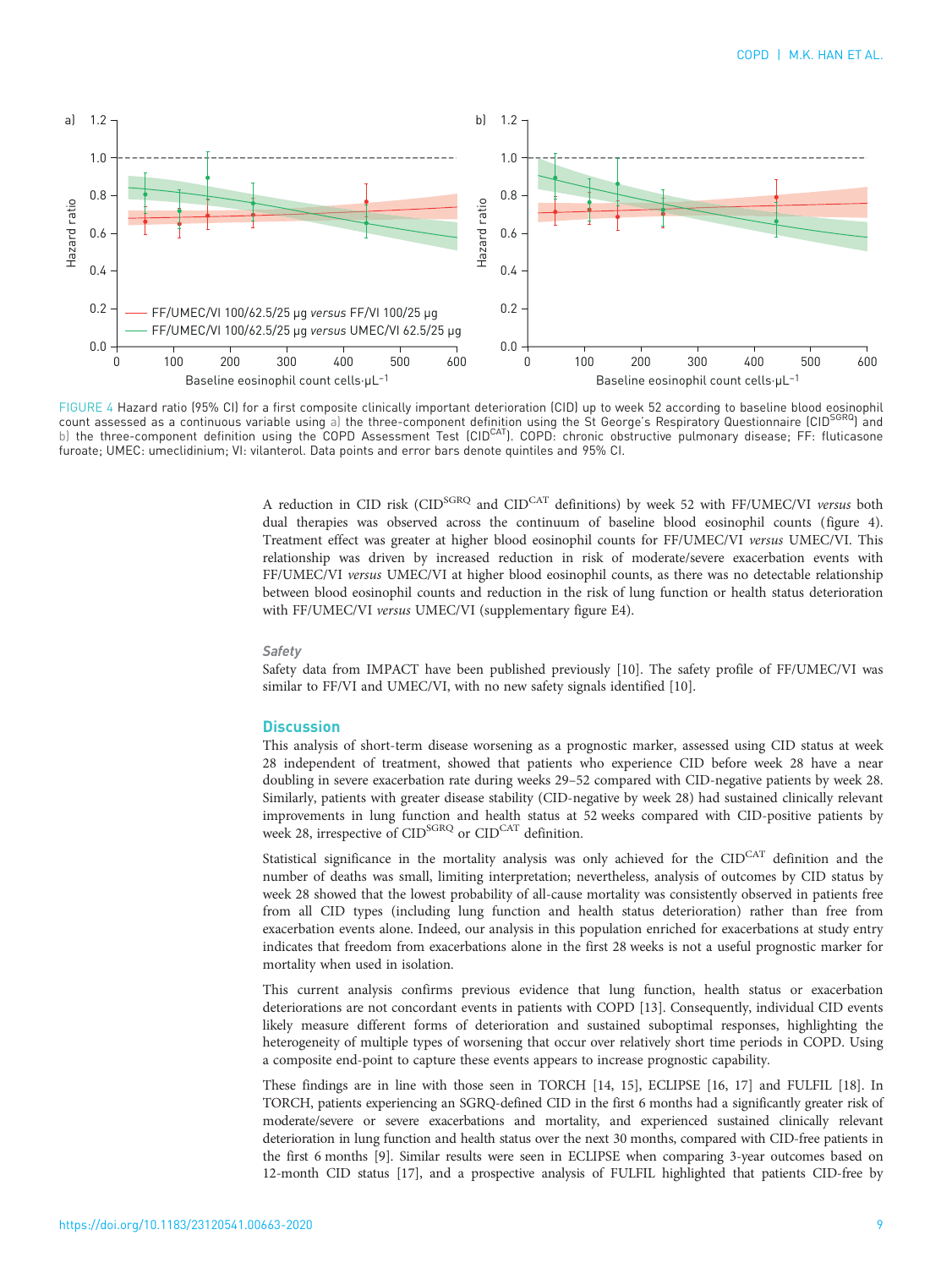24 weeks had sustained improvement in lung function, health status and symptoms at 52 weeks compared with patients with a short-term CID [[5\]](#page-11-0). Similarly, in the UPLIFT study comparing tiotropium versus placebo, a CID event by 6 months was associated with increased risk of subsequent exacerbation and death [[6\]](#page-11-0).

The prospective analysis, comparing composite worsening between treatment groups, highlighted that once-daily FF/UMEC/VI reduced the risk of composite CID and of all individual CID component events versus FF/VI and UMEC/VI. These benefits were fully apparent by week 28 for all analyses, with no increased impact at week 52. This suggests that the CID concept is well suited for detecting short-term deterioration or suboptimal treatment responses in COPD without needing a full 1-year follow-up. This is also in line with the FULFIL study results [[5](#page-11-0)], demonstrating generalisability of the CID concept as a potential trial end-point. It also suggests that the benefits of optimising care with triple over dual therapy in advanced COPD occur early and go beyond exacerbation benefits. FF/UMEC/VI benefits were seen in nearly all subgroups, except in patients on LAMA+LABA therapy at baseline, where significant benefits were seen versus FF/VI but not UMEC/VI. Of interest, the greatest benefits of triple versus dual therapy were observed in patients on LAMA monotherapy at baseline. Although this finding should be investigated in further prospective studies, as only 7–9% of patients were on a LAMA at baseline, triple therapy may offer greater prevention against CID in patients with COPD who have no or limited prior exposure to combination therapies. The finding that both CID<sup>SGRQ</sup> and CID<sup>CAT</sup> definitions detected similar levels of deterioration and treatment benefits with FF/UMEC/VI versus FF/VI and UMEC/VI therapy highlights both to be potentially useful outcome measures in clinical practice. However, as the CAT instrument is easier to use and interpret than the SGRQ, this measure may have greater clinical utility in clinical practice [\[19\]](#page-11-0). Research into understanding the role of ICS in preventing CID event types other than exacerbations in COPD is currently limited [\[7, 20\]](#page-11-0). In this study, the ICS component (FF) provided short-term benefits on reducing deteriorations in lung function and health status independent of the benefit seen on preventing a first exacerbation. This finding is supported by the analysis showing each CID component was an independent marker of worsening based on κ statistics. Surprisingly, the largest benefit of FF/UMEC/VI versus UMEC/VI was seen on reducing lung function deterioration rather than exacerbation prevention. Thus, at least in patients with symptomatic COPD and at risk of exacerbations, the ICS benefit may be broader than solely preventing exacerbations. Interestingly, in TRIBUTE, which compared the effects of alternative triple and dual regimens on CID outcomes, while significant extension in time to first composite CID with beclomethasone/glycopyrronium/formoterol versus indacaterol/glycopyrronium over 12 months was observed, when the individual components were investigated, only the SGRQ total score demonstrated significant improvement [\[7\]](#page-11-0). These differences seen between IMPACT and TRIBUTE may be due to a lower exacerbation risk of patients enrolled in TRIBUTE compared with IMPACT, or because the triple- and dual-therapy arms in TRIBUTE used different bronchodilator components, whereas the same LABA was used in IMPACT [[10](#page-11-0), [21](#page-11-0)].

The prevention of lung function or health status deterioration with FF/UMEC/VI versus UMEC/VI was of a similar magnitude across a range of blood eosinophil levels. In contrast, the reduction in exacerbation risk with FF/UMEC/VI versus UMEC/VI increased at higher eosinophil counts, a finding also supported by other recent trials [\[10, 21](#page-11-0)–[25\]](#page-11-0). These data support that important effects of ICS therapy on reducing lung function and health status worsening were likely independent of the protective effects on exacerbations. However, it is worth noting that a recent analysis of budesonide/formoterol versus formoterol studies demonstrated an association between higher eosinophil counts and greater ICS benefit on lung function and health status. As IMPACT recruited a population at risk of exacerbations, it is unclear if a similar profile of protection from disease worsening would be seen in exacerbation-free patients.

IMPACT did not include CID as a primary end-point and the 5-month follow-up period is relatively short to properly assess the risk associated with CID status at week 28, especially regarding all-cause mortality. In line with other analyses of CID [[3](#page-10-0), [6\]](#page-11-0), these analyses did not impute missing data. Furthermore, most of the CID components (FEV<sub>1</sub>, SGRQ and CAT) were only assessed at study visits. While this is a limitation of all CID analyses, it also reflects clinical practice as disease progression (or treatment failure) will usually be assessed by the treating physician at scheduled visits or when key deteriorations (i.e. exacerbations) occur. Finally, findings from this analysis are reflective of a population of symptomatic patients with established exacerbation risk rather than the general COPD population. Despite these limitations, given the broad range of benefits seen with FF/UMEC/VI compared with UMEC/VI in IMPACT, further studies may be warranted to examine the benefits of add-on ICS in preventing CID in patients with less advanced disease.

### Conclusions

The benefits of treatment optimisation to prevent short-term CID events are likely to reduce future risks of exacerbations requiring hospitalisation and all-cause mortality. In addition, once-daily FF/UMEC/VI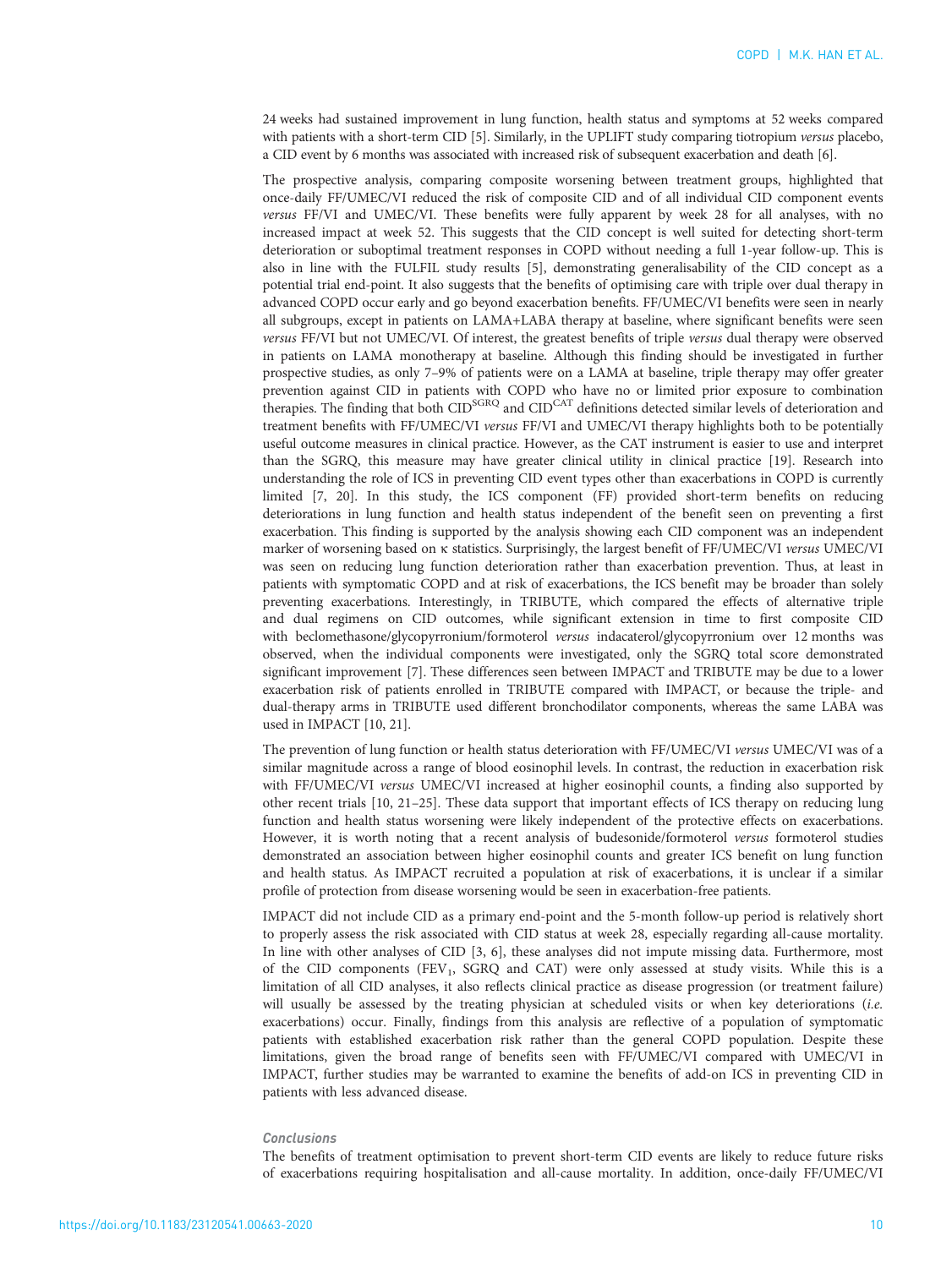<span id="page-10-0"></span>reduced the risk of CID events versus FF/VI and UMEC/VI, demonstrating a consistent benefit across most patient types over short time periods for adding ICS or intensifying bronchodilation in the IMPACT trial population.

Acknowledgements: Editorial support (in the form of writing assistance, assembling figures, collating author comments, grammatical editing and referencing) was provided by Philip Chapman at Fishawack Indicia (Knutsford, UK). D. Singh is supported by the National Institute for Health Research Manchester Biomedical Research Centre.

Author contributions: All authors meet criteria for authorship as recommended by the International Committee of Medical Journal Editors, take responsibility for the integrity of the complete work, contributed to the writing and reviewing of the manuscript, and have given final approval for the version to be published. All authors had full access to the data in this study, and take complete responsibility for the integrity of the data and accuracy of the data analysis. All authors contributed to data analysis and interpretation. D.A. Lipson and I.P. Naya were involved in the development and design of the study. G.J. Criner, M.T. Dransfield and D.M.G. Halpin were involved in the acquisition of the data.

Conflict of interest: M.K. Han personal fees from AstraZeneca, Boehringer Ingelheim and GlaxoSmithKline, research support from Novartis and Sunovion, and personal fees from Mylan, Merck and Verona, outside the submitted work. G.J. Criner personal fees from Almirall, AstraZeneca, Boehringer Ingelheim, Chiesi, CSA Medical, Eolo Medical and GlaxoSmithKline, and ownership interest in HGE Health Care Solutions, and personal fees from Novartis, Nuvaira, Olympus, Pulmonx, Verona, Amgen, Broncus Medical, Gala Therapeutics, Helios Medical, Merck, Medtronic, Mereo BioPharma, NGM Biopharmaceuticals, Philips Respironics, Respivant Sciences and The Implementation Group, outside the submitted work. M.T. Dransfield grants from the Dept of Defense, personal fees and other support from Boehringer Ingelheim and GlaxoSmithKline, other support from Novartis, personal fees and other support from AstraZeneca, other support from Yungjin, personal fees and other support from PneumRx/BTG, other support from Pulmonx, personal fees from Genentech, other support from Boston Scientific, personal fees from Quark Pharmaceuticals, grants from NIH, personal fees from Mereo, and grants from the American Lung Association and the NIH, outside the submitted work. D.M.G. Halpin reports personal fees from AstraZeneca, personal fees and nonfinancial support from Boehringer Ingelheim, personal fees from Chiesi, personal fees and nonfinancial support from GlaxoSmithKline, and personal fees from Novartis, Pfizer and Sanofi, outside the submitted work. C.E. Jones is an employee of and holds shares/options in GlaxoSmithKline, outside the submitted work. S. Kilbride is an employee of and holds shares/options in GlaxoSmithKline, outside the submitted work. P. Lange personal fees from AstraZeneca, Boehringer Ingelheim and Chiesi, and grants and personal fees from GlaxoSmithKline, outside the submitted work. S. Lettis is an employee of and holds shares/options in GlaxoSmithKline outside the submitted work. D.A. Lipson is an employee of and holds shares/ options in GlaxoSmithKline outside the submitted work. D.A. Lomas reports grants from GlaxoSmithKline and personal fees from Grifols, outside the submitted work. N. Martin is an employee of and holds shares/options in GlaxoSmithKline, outside the submitted work. F.J. Martinez reports personal fees, nonfinancial support and other support from AstraZeneca and Boehringer Ingelheim, nonfinancial support and other support from ProterrixBio, personal fees from Columbia University, personal fees and nonfinancial support from Genentech, GlaxoSmithKline and Inova Fairfax Health System, personal fees from MD Magazine and Methodist Hospital Brooklyn, personal fees and nonfinancial support from Miller Communications, the National Association for Continuing Education and Novartis, personal fees from New York University, personal fees and nonfinancial support from Pearl Pharmaceuticals, PeerView Communications, Prime Communications, the Puerto Rican Respiratory Society, Chiesi, Sunovion and Theravance, personal fees from UpToDate and WebMD/MedScape, other support from Afferent/Merck, nonfinancial support from Gilead and Nitto, personal fees and other support from Patara/Respivant, personal fees and nonfinancial support from Potomac, other support from Biogen, personal fees and nonfinancial support from the University of Alabama Birmingham, other support from Veracyte, nonfinancial support from Zambon, personal fees from the American Thoracic Society, grants from the NIH, personal fees and nonfinancial support from the Physicians Education Resource, personal fees from Rockpointe, other support from Prometic, personal fees from Rare Disease Healthcare Communications, other support from Bayer and Bridge Biotherapeutics, personal fees and nonfinancial support from the Canadian Respiratory Network, other support from ProMedior, personal fees and nonfinancial support from Teva, personal fees from the France Foundation, personal fees and nonfinancial support from Dartmouth, other support from Gala, and personal fees from the Physicians Education Resource, outside the submitted work. R.A. Wise reports grants and personal fees from AstraZeneca/Medimmune/Pearl and Boehringer Ingelheim, personal fees from Contrafect, Pulmonx, Roche, Spiration and Sunovion, grants from Pearl Therapeutics, personal fees from Merck, Circassia, Pneuma, Verona, Mylan/Theravance and Propeller Health, grants from Sanofi-Aventis, personal fees from AbbVie, and grants and personal fees from GSK, outside the submitted work. I.P. Naya holds shares/options in GlaxoSmithKline, outside the submitted work. D. Singh reports grants and personal fees from AstraZeneca, Boehringer Ingelheim and Chiesi, personal fees from Cipla and Genentech, grants and personal fees from Glenmark, personal fees from GlaxoSmithKline, grants and personal fees from Menarini and Mundipharma, personal fees from Peptinnovate, and grants and personal fees from Pfizer, Pulmatrix, Theravance and Verona, outside the submitted work.

Support statement: This study was funded by GlaxoSmithKline. The funders of the study had a role in the study design, data analysis, data interpretation, and writing of the report. Funding information for this article has been deposited with the [Crossref Funder Registry.](https://www.crossref.org/services/funder-registry/)

#### References

- 1 Global Initiative for Chronic Obstructive Lung Disease. Global Strategy for the Diagnosis, Management, and Prevention of Chronic Obstructive Pulmonary Disease. 2020. [www.goldcopd.org/wp-content/uploads/2019/11/](http://www.goldcopd.org/wp-content/uploads/2019/11/GOLD-2020-REPORT-ver1.0wms.pdf) [GOLD-2020-REPORT-ver1.0wms.pdf](http://www.goldcopd.org/wp-content/uploads/2019/11/GOLD-2020-REPORT-ver1.0wms.pdf) Date last accessed: December 23, 2020.
- 2 Singh D, Agusti A, Anzueto A, et al. Global Strategy for the Diagnosis, Management, and Prevention of Chronic Obstructive Lung Disease: the GOLD science committee report 2019. Eur Respir J 2019; 53: 1900164.
- 3 Singh D, Maleki-Yazdi MR, Tombs L, et al. Prevention of clinically important deteriorations in COPD with umeclidinium/vilanterol. Int J Chron Obstruct Pulmon Dis 2016; 11: 1413–1424.